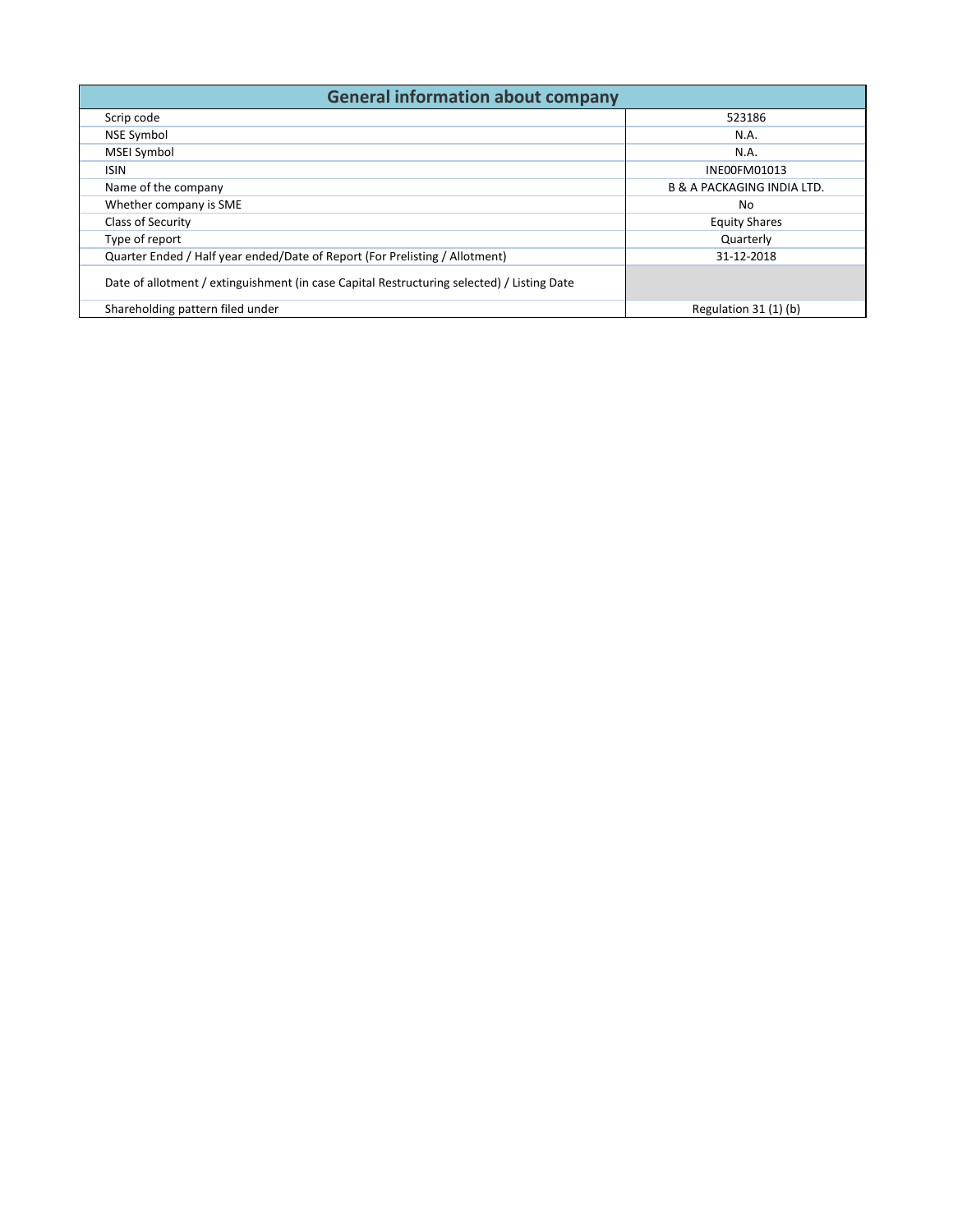| Sr. No. | <b>Particular</b>                                                                      | Yes/No         | <b>Promoter and</b><br><b>Promoter Group</b> | <b>Public shareholder</b> | Non Promoter-Non<br><b>Public</b> |
|---------|----------------------------------------------------------------------------------------|----------------|----------------------------------------------|---------------------------|-----------------------------------|
|         | Whether the Listed Entity has issued any partly paid up shares?                        | No             | <b>No</b>                                    | <b>No</b>                 | <b>No</b>                         |
|         | Whether the Listed Entity has issued any Convertible Securities ?                      | No             | <b>No</b>                                    | <b>No</b>                 | <b>No</b>                         |
|         | Whether the Listed Entity has issued any Warrants?                                     | N <sub>0</sub> | <b>No</b>                                    | <b>No</b>                 | <b>No</b>                         |
|         | Whether the Listed Entity has any shares against which depository receipts are issued? | No.            | <b>No</b>                                    | <b>No</b>                 | <b>No</b>                         |
|         | Whether the Listed Entity has any shares in locked-in?                                 | N <sub>0</sub> | <b>No</b>                                    | <b>No</b>                 | <b>No</b>                         |
|         | Whether any shares held by promoters are pledge or otherwise encumbered?               | No             | <b>No</b>                                    |                           |                                   |
|         | Whether company has equity shares with differential voting rights?                     | No             | <b>No</b>                                    | <b>No</b>                 | <b>No</b>                         |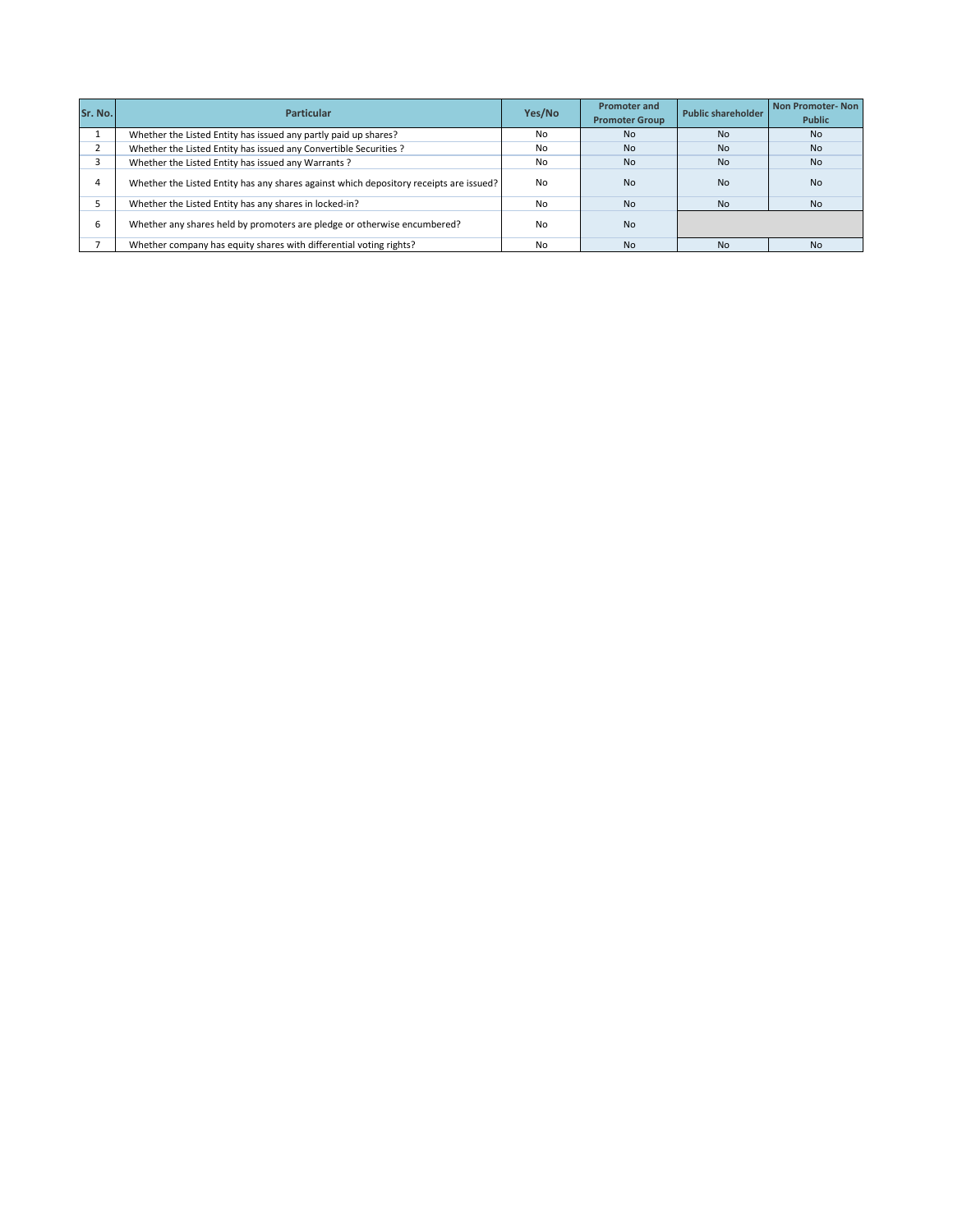|        | Table I - Summary Statement holding of specified securities                                                       |                     |                             |                                         |                                 |                   |                                                                           |                |                           |                                |                              |                                                     |                              |                                                                              |                                                                                                   |                            |                                |                                                     |                                |                                    |
|--------|-------------------------------------------------------------------------------------------------------------------|---------------------|-----------------------------|-----------------------------------------|---------------------------------|-------------------|---------------------------------------------------------------------------|----------------|---------------------------|--------------------------------|------------------------------|-----------------------------------------------------|------------------------------|------------------------------------------------------------------------------|---------------------------------------------------------------------------------------------------|----------------------------|--------------------------------|-----------------------------------------------------|--------------------------------|------------------------------------|
|        | Note : Data will be automatically populated from shareholding pattern sheet - Data Entry Restricted in this sheet |                     |                             |                                         |                                 |                   |                                                                           |                |                           |                                |                              |                                                     |                              |                                                                              |                                                                                                   |                            |                                |                                                     |                                |                                    |
| Catego | Category of shareholder                                                                                           | Nos. O              | No. of fully paid up equity | No. Of Partly paid-<br>up equity shares | No. Of shares<br>underlying     | Total nos, shares | Shareholding as a<br>% of total no. o                                     |                | No of Voting (XIV) Rights | in each class ofsecurities(1). |                              | No. Of Shares Underlying<br>Outstanding convertible | No. of Shares<br>Underlying  | No. Of Shares Underlying<br>Outstanding convertible assuming full conversion | Shareholding, as a %                                                                              | Number of Locked in shares |                                | Number of Shares pledeed or<br>otherwise encumbered |                                | Number of equity<br>shares held in |
|        |                                                                                                                   | shareholders<br>400 | charge held<br>(IV)         | held                                    | Depository Receipts<br>$\alpha$ | held              | shares (calculated)<br>"MI) = (IV)+(V)+ (VI) as per SORR, 1957)<br>(VIII) | Class<br>$^{}$ | <b>Class</b><br>egy       | Total                          | Total as a % of<br>$(A+B+C)$ | securities                                          | Outstanding<br>Warrants (Xi) | Warrants<br>(Xi) (a)                                                         | securities and No. Of of convertible securities (<br>as a percentage of diluted<br>share capital) |                            | As a % of total<br>Shares held |                                                     | As a % of total<br>Shares held | dematerialized form                |
|        | (A) Promoter & Promoter Group                                                                                     |                     | 3690114                     |                                         |                                 | 369011            | 74.39                                                                     | 3,690,114.00   |                           | 3690114.00                     | 74.39                        |                                                     |                              |                                                                              | 74                                                                                                |                            |                                |                                                     |                                |                                    |
|        | (b) Public                                                                                                        | 263                 | 1270386                     |                                         |                                 | 127038            | 25.61                                                                     | 1270386.00     |                           | 1270386.                       | 25.61                        |                                                     |                              |                                                                              |                                                                                                   |                            |                                |                                                     |                                | 57700                              |
|        | (C) Non Promoter- Non Public                                                                                      |                     |                             |                                         |                                 |                   |                                                                           |                |                           |                                |                              |                                                     |                              |                                                                              |                                                                                                   |                            |                                |                                                     |                                |                                    |
| (C1)   | Shares underlying DRs                                                                                             |                     |                             |                                         |                                 |                   |                                                                           |                |                           |                                |                              |                                                     |                              |                                                                              |                                                                                                   |                            |                                |                                                     |                                |                                    |
| (12)   | Shares held by Employee                                                                                           |                     |                             |                                         |                                 |                   |                                                                           |                |                           |                                |                              |                                                     |                              |                                                                              |                                                                                                   |                            |                                |                                                     |                                |                                    |
|        | Total.                                                                                                            | 264                 | 4960500                     |                                         |                                 | 416050            | 100                                                                       | 4960500.00     |                           | 4960500.00                     | 100.00                       |                                                     |                              |                                                                              |                                                                                                   |                            |                                |                                                     |                                | 57700                              |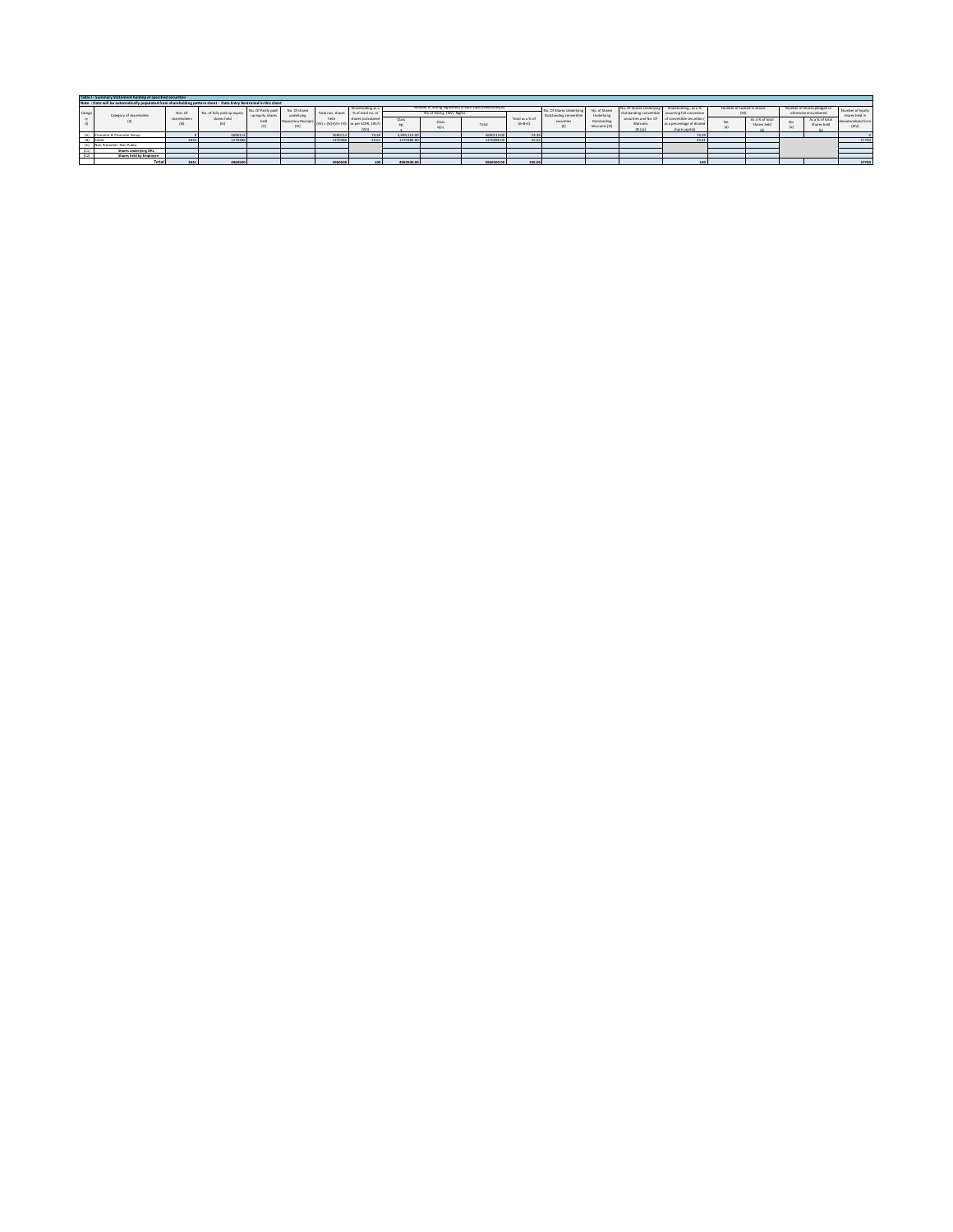|                              |                                                                                                                                                                                                                |              |                      |                     |               |                            | Shareholding as a  | Number of Voting Rights held in each class of securities(IX) |                           |         |                 | No. Of Shares |               | No. Of Shares       | Shareholding, as a %   | Number of Locked in shares |              | Number of Shares pledged or |                 |                    |
|------------------------------|----------------------------------------------------------------------------------------------------------------------------------------------------------------------------------------------------------------|--------------|----------------------|---------------------|---------------|----------------------------|--------------------|--------------------------------------------------------------|---------------------------|---------|-----------------|---------------|---------------|---------------------|------------------------|----------------------------|--------------|-----------------------------|-----------------|--------------------|
|                              | Category & Name                                                                                                                                                                                                |              |                      | do. Of Partly paid- | No. Of shares |                            | % of total no. of  |                                                              | No of Voting (XIV) hights |         | <b>Total as</b> | Underlying    | No. of Shares | Underlying          | assuming full          | pan                        |              | otherwise encumbered        |                 | Number of equity   |
|                              | of the                                                                                                                                                                                                         | Nos. Of      | No. of fully paid up | up equity shares    | underlying    | Total nos, shares          | shares (calculated |                                                              |                           |         | a% of           | Outstanding   | Underlying    | Outstanding         | conversion of          |                            | As a % of    |                             |                 | shares held in     |
| Sr.                          | Shareholders                                                                                                                                                                                                   | shareholders | equity shares held   | held                | Depository    | held                       | as per SCRR, 1957) | Class                                                        | Class                     |         | Total           | convertible   | Outstanding   | convertible         | convertible securities | No.                        | total Shares | No.                         | As a % of total | ematerialized form |
|                              | (0)                                                                                                                                                                                                            | (III)        | (IV)                 | $W$                 | Receipts      | $[VI] = [IV] + [V] + [VI]$ | $($ VIII)          | $\epsilon_{\rm E}$                                           |                           | Total   | Voting          | securities    | Warrants (Xi) | ecurities and No. O | as a percentage of     | (a)                        | held         | (a)                         | Shares held     | (DIV)              |
|                              |                                                                                                                                                                                                                |              |                      |                     | (VI)          |                            | As a % of (A+B+C2) | $\mathbf{x}$                                                 | egy                       |         | rights          | (x)           |               | Warrants            | diluted share capital] |                            | (b)          |                             | (b)             |                    |
| $\overline{A}$               | Table II - Statement showing shareholding pattern of the Promoter and Promoter Group                                                                                                                           |              |                      |                     |               |                            |                    |                                                              |                           |         |                 |               |               |                     |                        |                            |              |                             |                 |                    |
| $(1)$ Indian                 |                                                                                                                                                                                                                |              |                      |                     |               |                            |                    |                                                              |                           |         |                 |               |               |                     |                        |                            |              |                             |                 |                    |
| (a)                          | Individuals/Hindu undivided Family                                                                                                                                                                             |              | 25785                |                     |               | 25785                      | 0.52               | 25785.00                                                     |                           | 25785   | 0.52            |               |               |                     | 0.52                   |                            |              |                             |                 |                    |
| (b)                          | Central Government/ State Government(s)                                                                                                                                                                        |              |                      |                     |               |                            |                    |                                                              |                           |         |                 |               |               |                     |                        |                            |              |                             |                 |                    |
| (c)                          | Financial Institutions/ Banks                                                                                                                                                                                  |              |                      |                     |               |                            |                    |                                                              |                           |         |                 |               |               |                     |                        |                            |              |                             |                 |                    |
| (d)                          | Any Other (specify)                                                                                                                                                                                            |              | 3564329              |                     |               | 3564329                    | 71.85              |                                                              |                           | 3564329 | 71.85           |               |               |                     | 71.85                  |                            |              |                             |                 |                    |
|                              | Sub-Total (A)(1)                                                                                                                                                                                               |              | 3590114              |                     |               | 3590114                    | 22.37              | 3590114.00                                                   |                           | 3590114 | 72.37           |               |               |                     | 72.37                  |                            |              |                             |                 |                    |
| (2)                          | oreien                                                                                                                                                                                                         |              |                      |                     |               |                            |                    |                                                              |                           |         |                 |               |               |                     |                        |                            |              |                             |                 |                    |
|                              | Individuals (NonResident Individuals/ Foreien                                                                                                                                                                  |              |                      |                     |               |                            |                    |                                                              |                           |         |                 |               |               |                     |                        |                            |              |                             |                 |                    |
| $\{a\}$                      | Indianisatel                                                                                                                                                                                                   |              |                      |                     |               |                            |                    |                                                              |                           |         |                 |               |               |                     |                        |                            |              |                             |                 |                    |
| (b)                          | Governmen                                                                                                                                                                                                      |              |                      |                     |               |                            |                    |                                                              |                           |         |                 |               |               |                     |                        |                            |              |                             |                 |                    |
| (c)                          | Institutions                                                                                                                                                                                                   |              |                      |                     |               |                            |                    |                                                              |                           |         |                 |               |               |                     |                        |                            |              |                             |                 |                    |
| (d)                          | Foreign Portfolio Investor                                                                                                                                                                                     |              |                      |                     |               |                            |                    |                                                              |                           |         |                 |               |               |                     |                        |                            |              |                             |                 |                    |
| (e)                          | inv Other (specify)                                                                                                                                                                                            |              | 100000               |                     |               | 100000                     | 200                |                                                              |                           | 100000  | 2.02            |               |               |                     | 2.02                   |                            |              |                             |                 |                    |
|                              | Sub-Total (A)(2                                                                                                                                                                                                |              | 100000               |                     |               | 100000                     | 2.02               | 100000.0                                                     |                           | 100000  | 2.02            |               |               |                     | 2.02                   |                            |              |                             |                 |                    |
|                              | <b>Total Shareholding of Promoter and Promoter Group</b>                                                                                                                                                       |              | 3690114              |                     |               | 3690114                    | 74.39              | 3690114.00                                                   |                           | 3690114 | 74.39           |               |               |                     | 74.39                  |                            |              |                             |                 |                    |
|                              | Details of Shares which remain unclaimed for Promoter & Promoter Group                                                                                                                                         |              |                      |                     |               |                            |                    |                                                              |                           |         |                 |               |               |                     |                        |                            |              |                             |                 |                    |
|                              |                                                                                                                                                                                                                |              |                      |                     |               |                            |                    |                                                              |                           |         |                 |               |               |                     |                        |                            |              |                             |                 |                    |
| B                            | Table III - Statement showing shareholding pattern Note: Kindly show details of shareholders having more than one percentage of total no of shares. Please refer software manual.<br>of the Public shareholder |              |                      |                     |               |                            |                    |                                                              |                           |         |                 |               |               |                     |                        |                            |              |                             |                 |                    |
| (1)                          | nstitutions                                                                                                                                                                                                    |              |                      |                     |               |                            |                    |                                                              |                           |         |                 |               |               |                     |                        |                            |              |                             |                 |                    |
| (a)                          | <b>Mutual Funds</b>                                                                                                                                                                                            |              |                      |                     |               |                            |                    |                                                              |                           |         |                 |               |               |                     |                        |                            |              |                             |                 |                    |
| (b)                          | Venture Capital Funds                                                                                                                                                                                          |              |                      |                     |               |                            |                    |                                                              |                           |         |                 |               |               |                     |                        |                            |              |                             |                 |                    |
| (c)                          | Alternate Investment Funds                                                                                                                                                                                     |              |                      |                     |               |                            |                    |                                                              |                           |         |                 |               |               |                     |                        |                            |              |                             |                 |                    |
| (d)                          | Foreign Venture Capital Investor                                                                                                                                                                               |              |                      |                     |               |                            |                    |                                                              |                           |         |                 |               |               |                     |                        |                            |              |                             |                 |                    |
| (e)                          | Foreign Portfolio Investor                                                                                                                                                                                     |              |                      |                     |               |                            |                    |                                                              |                           |         |                 |               |               |                     |                        |                            |              |                             |                 |                    |
| (f)                          | Financial Institutions/Bank                                                                                                                                                                                    |              | 300000               |                     |               | 300000                     | 6.05               |                                                              |                           | 300000  | 6.05            |               |               |                     | 6.05                   |                            |              |                             |                 |                    |
| (g)                          | Insurance Companies                                                                                                                                                                                            |              |                      |                     |               |                            |                    | 300000                                                       |                           |         |                 |               |               |                     |                        |                            |              |                             |                 |                    |
| (h)                          | Provident Funds/ Pension Funds                                                                                                                                                                                 |              |                      |                     |               |                            |                    |                                                              |                           |         |                 |               |               |                     |                        |                            |              |                             |                 |                    |
| (i)                          | Any Other (specify)                                                                                                                                                                                            |              |                      |                     |               |                            |                    |                                                              |                           |         |                 |               |               |                     |                        |                            |              |                             |                 |                    |
|                              | Sub-Total (B)(1                                                                                                                                                                                                |              | 300000               |                     |               | 300000                     | 6.05               | 300000.00                                                    |                           | 300000  | 6.05            |               |               |                     | 6.05                   |                            |              |                             |                 |                    |
|                              | Central Government/ State Government(s)/                                                                                                                                                                       |              |                      |                     |               |                            |                    |                                                              |                           |         |                 |               |               |                     |                        |                            |              |                             |                 |                    |
| (2)                          | <b>Proditions of India</b>                                                                                                                                                                                     |              |                      |                     |               |                            |                    |                                                              |                           |         |                 |               |               |                     |                        |                            |              |                             |                 |                    |
|                              | Sub-Total (B)(2)                                                                                                                                                                                               |              |                      |                     |               |                            |                    |                                                              |                           |         |                 |               |               |                     |                        |                            |              |                             |                 |                    |
|                              | (3) Non-institutions                                                                                                                                                                                           |              |                      |                     |               |                            |                    |                                                              |                           |         |                 |               |               |                     |                        |                            |              |                             |                 |                    |
|                              | Individuals -                                                                                                                                                                                                  |              |                      |                     |               |                            |                    |                                                              |                           |         |                 |               |               |                     |                        |                            |              |                             |                 |                    |
|                              | <b>Undividual shareholders holding nominal share</b>                                                                                                                                                           |              |                      |                     |               |                            |                    |                                                              |                           |         |                 |               |               |                     |                        |                            |              |                             |                 |                    |
| (a(i))                       | capital up to Rs. 2 lakhs                                                                                                                                                                                      | 2625         | 59538                |                     |               | 595386                     | 12.00              | 595386                                                       |                           | 595386  | 12.00           |               |               |                     | 12.00                  |                            |              |                             |                 | 54900              |
|                              | Individuals -                                                                                                                                                                                                  |              |                      |                     |               |                            |                    |                                                              |                           |         |                 |               |               |                     |                        |                            |              |                             |                 |                    |
|                              | ii. Individual shareholders holding nominal shar-                                                                                                                                                              |              |                      |                     |               |                            |                    |                                                              |                           |         |                 |               |               |                     |                        |                            |              |                             |                 |                    |
|                              | capital in excess of Rs. 2 lakhs                                                                                                                                                                               |              |                      |                     |               |                            |                    |                                                              |                           |         |                 |               |               |                     |                        |                            |              |                             |                 |                    |
| $\frac{1}{\left( d \right)}$ | NBFCs registered with RBI                                                                                                                                                                                      |              |                      |                     |               |                            |                    |                                                              |                           |         |                 |               |               |                     |                        |                            |              |                             |                 |                    |
| (c)                          | <b>Employee Trusts</b>                                                                                                                                                                                         |              |                      |                     |               |                            |                    |                                                              |                           |         |                 |               |               |                     |                        |                            |              |                             |                 |                    |
|                              | Overseas Depositories (holding DRs) (balancin                                                                                                                                                                  |              |                      |                     |               |                            |                    |                                                              |                           |         |                 |               |               |                     |                        |                            |              |                             |                 |                    |
|                              | figural                                                                                                                                                                                                        |              |                      |                     |               |                            |                    |                                                              |                           |         |                 |               |               |                     |                        |                            |              |                             |                 |                    |
| $\frac{d}{b}$                | Any Other (specify)                                                                                                                                                                                            |              | 375000               |                     |               | 375000                     | 7.56               | 375000                                                       |                           | 375000  | 7.56            |               |               |                     | 7.56                   |                            |              |                             |                 | 2800               |
|                              | Sub-Total (B)(3                                                                                                                                                                                                | 2632         | 970386               |                     |               | 970386                     | 19.56              | 970386.00                                                    |                           | 970386  | 19.56           |               |               |                     | 19.56                  |                            |              |                             |                 | 57700              |
|                              | Total Public Shareholding (8)-(8)(1)+(8)(2)+(8)(3)                                                                                                                                                             | 2633         | 1270386              |                     |               | 1270386                    | 25.61              | 1270386.00                                                   |                           | 1270386 | 25.61           |               |               |                     | 25.61                  |                            |              |                             |                 | 57700              |
|                              | Details of the shareholders acting as persons in Concert for Public                                                                                                                                            |              |                      |                     |               |                            |                    |                                                              |                           |         |                 |               |               |                     |                        |                            |              |                             |                 |                    |
|                              | Details of Shares which remain unclaimed for Public                                                                                                                                                            |              |                      |                     |               |                            |                    |                                                              |                           |         |                 |               |               |                     |                        |                            |              |                             |                 |                    |
|                              | C Table IV - Statement showing shareholding pattern of the Non Promoter- Non Public shareholder                                                                                                                |              |                      |                     |               |                            |                    |                                                              |                           |         |                 |               |               |                     |                        |                            |              |                             |                 |                    |
|                              | Custodian/DR Holder - Name of DR Holders (If                                                                                                                                                                   |              |                      |                     |               |                            |                    |                                                              |                           |         |                 |               |               |                     |                        |                            |              |                             |                 |                    |
| (1)                          | Available                                                                                                                                                                                                      |              |                      |                     |               |                            |                    |                                                              |                           |         |                 |               |               |                     |                        |                            |              |                             |                 |                    |
|                              | Employee Benefit Trust funder SEBI (Share bases                                                                                                                                                                |              |                      |                     |               |                            |                    |                                                              |                           |         |                 |               |               |                     |                        |                            |              |                             |                 |                    |
| (2)                          | molovee Benefit) Regulations, 2014                                                                                                                                                                             |              |                      |                     |               |                            |                    |                                                              |                           |         |                 |               |               |                     |                        |                            |              |                             |                 |                    |
|                              | Total NonPromoter- Non Public Shareholdin                                                                                                                                                                      |              |                      |                     |               |                            |                    |                                                              |                           |         |                 |               |               |                     |                        |                            |              |                             |                 |                    |
|                              | Total (A+B+C2)                                                                                                                                                                                                 | 2641         | 4960500              |                     |               | 4960500                    | 100.00             | 4960500.0                                                    |                           | 4960500 | 100.00          |               |               |                     | 100.00                 |                            |              |                             |                 | 57700              |
|                              | Total (A+B+C)                                                                                                                                                                                                  | 2641         | 4960500              |                     |               | 4960500                    | 100.00             | 4960500.00                                                   |                           | 4960500 | 100.00          |               |               |                     | 100.00                 |                            |              |                             |                 | 57700              |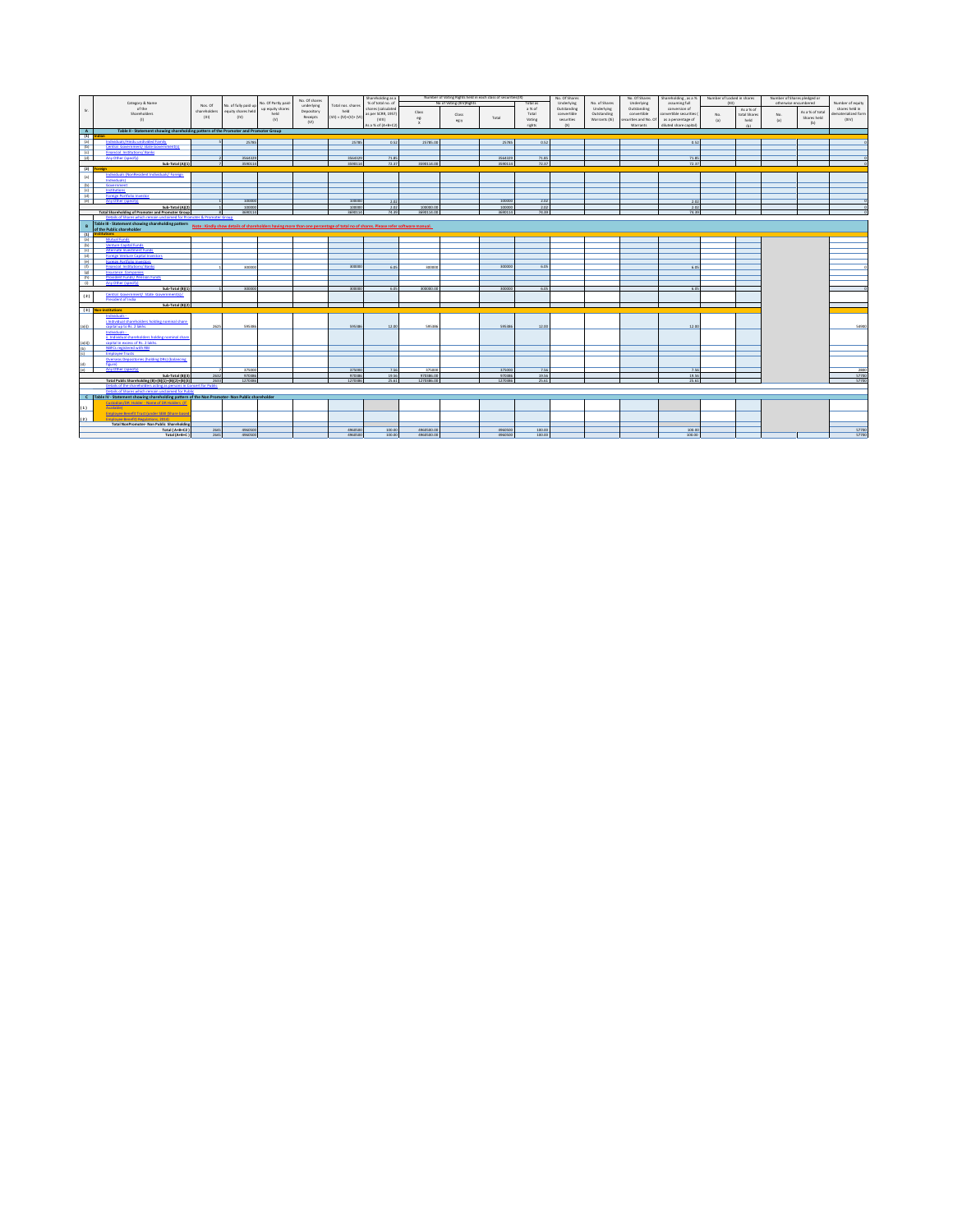|         |                                    |              |                   |                     | Shareholding as     |                           | Number of Voting Rights held in each class of |          | Shareholding, as a %                          |                  |                |                  |
|---------|------------------------------------|--------------|-------------------|---------------------|---------------------|---------------------------|-----------------------------------------------|----------|-----------------------------------------------|------------------|----------------|------------------|
|         | Name                               |              | No. of fully paid | Total nos, shares   | a % of total no.    | No of Voting (XIV) Rights |                                               | Total as | assuming full                                 | Number of equity |                |                  |
| Searial | of the                             | PAN          | up equity shares  | held                | of shares           |                           |                                               | a % of   | conversion of                                 | shares held in   | Reason for not |                  |
| No.     | Shareholders                       | (11)         | held              | $(VII) = (IV)+(V)+$ | (calculated as      | Class                     |                                               | Total    | convertible securities                        | dematerialized   | providing PAN  | Shareholder type |
|         | (1)                                |              | (IV)              | (VI)                | per SCRR, 1957)     | eg:X                      | Total                                         | Voting   | (as a percentage of<br>diluted share capital) | form<br>(XIV)    |                |                  |
|         |                                    |              |                   |                     | (VIII)<br>As a % of |                           |                                               | rights   | $(XI) = (VII)+(Xi)(a)$                        |                  |                |                  |
| A1(a)   | Individuals/Hindu undivided Family |              |                   |                     |                     |                           |                                               |          |                                               |                  |                |                  |
|         |                                    |              |                   |                     |                     |                           |                                               |          |                                               |                  |                |                  |
|         |                                    |              |                   |                     |                     |                           |                                               |          |                                               |                  |                |                  |
|         |                                    |              |                   |                     |                     |                           |                                               |          |                                               |                  |                |                  |
|         | SOMNATH CHATTERJEE                 |              | 19385             | 19385               | 0.39                | 19385.00                  | 19385.00                                      | 0.39     | 0.39                                          |                  |                | Promoter Group   |
|         | <b>GARGI BAROOAH</b>               |              | 2400              | 2400                | 0.05                | 2400.00                   | 2400.00                                       | 0.05     | 0.05                                          |                  |                | Promoter         |
|         | SHEY NAIMA BAROOAH                 |              | 1800              | 1800                | 0.04                | 1800.00                   | 1800.00                                       | 0.04     | 0.04                                          |                  |                | Promoter         |
|         | <b>USHA BAROOAH</b>                |              | 1900              | 1900                | 0.04                | 1900.00                   | 1900.00                                       | 0.04     | 0.04                                          |                  |                | Promoter         |
|         | TRIPURA NATH BAROOAH               |              | 300               | 300                 | 0.01                | 300.00                    | 300.00                                        | 0.01     | 0.01                                          |                  | 12             | Promoter Group   |
|         |                                    |              |                   |                     |                     |                           |                                               |          |                                               |                  |                |                  |
|         | Click here to go back              | <b>Total</b> | 25785             | 25785               | 0.52                | 25785.00                  | 25785.00                                      | 0.52     | 0.52                                          |                  |                |                  |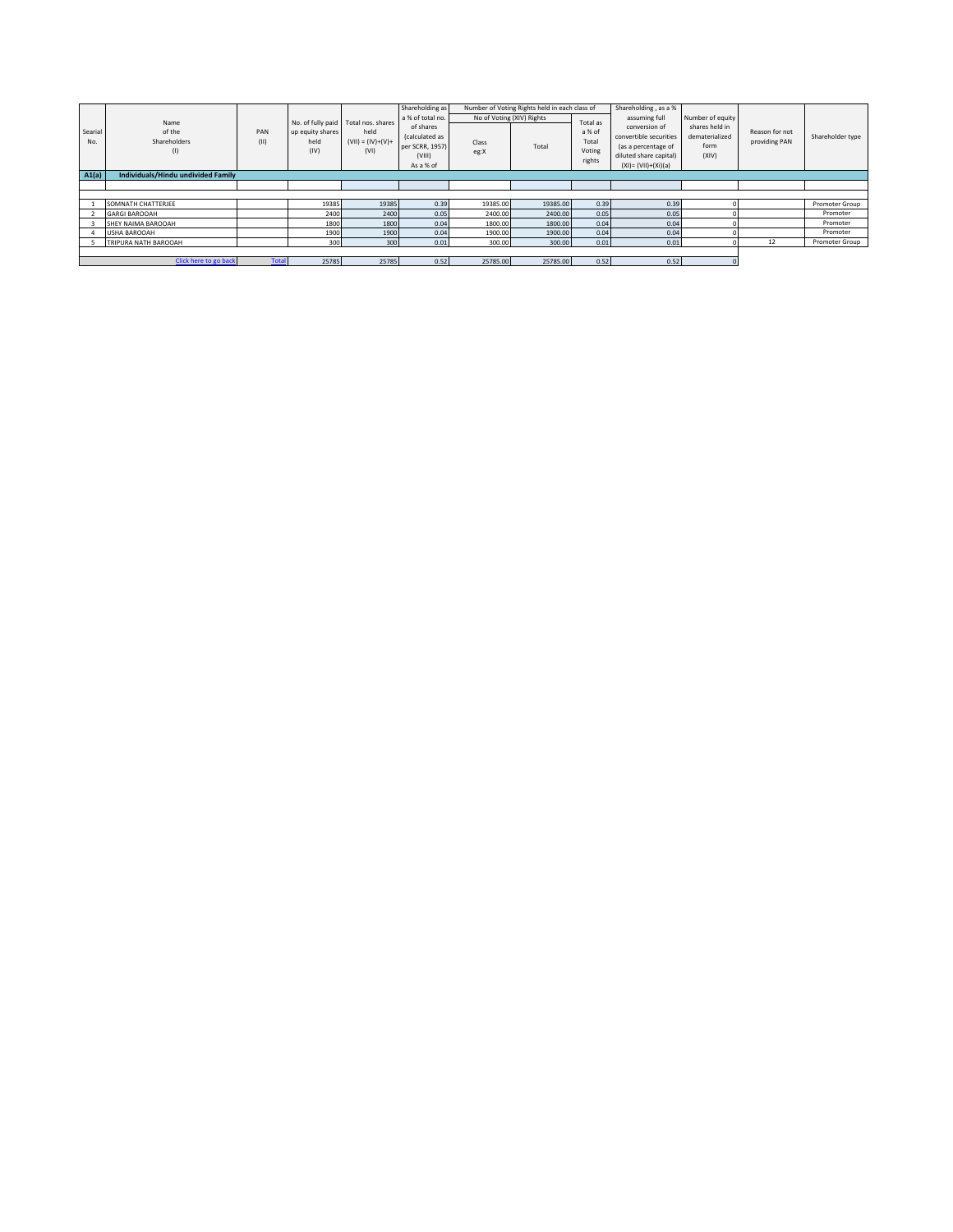| Searial No. | Category                | Name<br>of the<br>Shareholders          | PAN         | No.<br>of the<br>Shareholders | No. of fully paid<br>up equity shares<br>held<br>(IV) | Total nos.<br>shares<br>held<br>$(VII) = (IV)+(V)+$<br>(VI) | Shareholding as a %<br>of total no, of<br>shares (calculated<br>as per SCRR, 1957)<br>(VIII<br>As a % of (A+B+C2) | Number of Voting Rights held in each class of securities Shareholding, as<br>No of Voting (XIV)<br>Class<br>eg: | Total      | Total as<br>a % of<br>Total<br>Voting<br>rights | a % assuming full<br>conversion of<br>convertible<br>securities (as a<br>percentage of<br>diluted share | Number of<br>equity shares<br>held in<br>dematerialized<br>form<br>(XIV) | Reason for not<br>providing PAN | Shareholder type |
|-------------|-------------------------|-----------------------------------------|-------------|-------------------------------|-------------------------------------------------------|-------------------------------------------------------------|-------------------------------------------------------------------------------------------------------------------|-----------------------------------------------------------------------------------------------------------------|------------|-------------------------------------------------|---------------------------------------------------------------------------------------------------------|--------------------------------------------------------------------------|---------------------------------|------------------|
| A1(d)       | Any Other (specify)     |                                         |             |                               |                                                       |                                                             |                                                                                                                   |                                                                                                                 |            |                                                 |                                                                                                         |                                                                          |                                 |                  |
|             |                         |                                         |             |                               |                                                       |                                                             |                                                                                                                   |                                                                                                                 |            |                                                 |                                                                                                         |                                                                          |                                 |                  |
|             |                         |                                         |             |                               |                                                       |                                                             |                                                                                                                   |                                                                                                                 |            |                                                 |                                                                                                         |                                                                          |                                 |                  |
|             | <b>Bodies Corporate</b> | <b>B &amp; A LIMITED</b>                |             |                               | 3554829                                               | 3554829                                                     | 71.66                                                                                                             | 3554829.00                                                                                                      | 3554829.00 | 71.66                                           | 71.66                                                                                                   |                                                                          |                                 | Promoter         |
|             | Trusts                  | HEMEN BAROOAH BENEVOLENT & FAMILY TRUST |             |                               | 9500                                                  | 9500                                                        | 0.19                                                                                                              | 9500.00                                                                                                         | 9500.00    | 0.19                                            | 0.19                                                                                                    |                                                                          |                                 | Promoter Group   |
|             |                         |                                         |             |                               |                                                       |                                                             |                                                                                                                   |                                                                                                                 |            |                                                 |                                                                                                         |                                                                          |                                 |                  |
|             | Click here to go back   |                                         | <b>otal</b> |                               | 3564329                                               | 3564329                                                     | 71.85                                                                                                             | 3564329.00                                                                                                      | 3564329.00 | 71.85                                           | 71.85                                                                                                   |                                                                          |                                 |                  |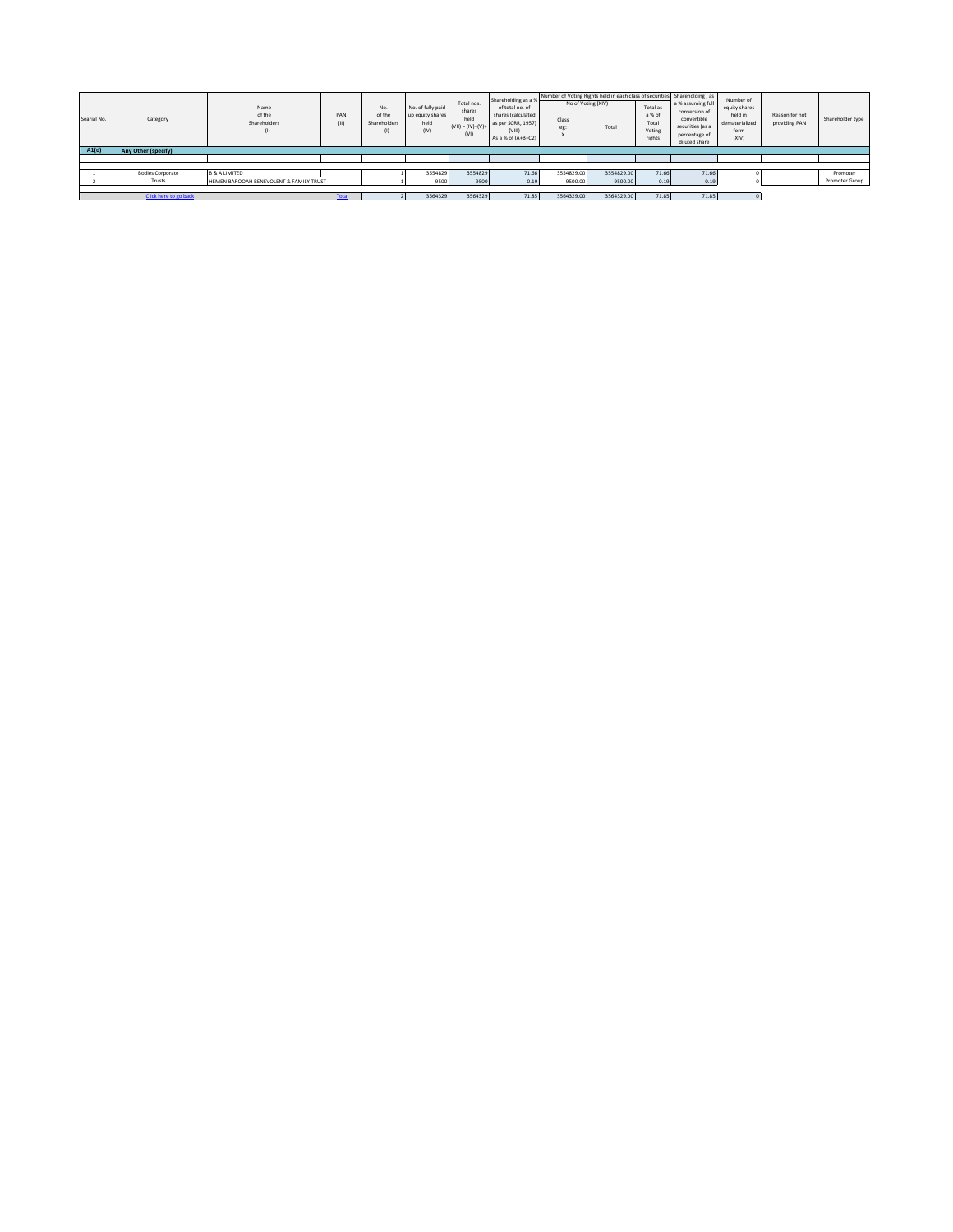|                                                                          |                                                    |              |                                     |                     |                           |           |                    |          | Shareholding as Number of Voting Rights held in each class of securities   Shareholding, as a % |                  |                |  |  |
|--------------------------------------------------------------------------|----------------------------------------------------|--------------|-------------------------------------|---------------------|---------------------------|-----------|--------------------|----------|-------------------------------------------------------------------------------------------------|------------------|----------------|--|--|
|                                                                          | Name                                               |              | No. of fully paid Total nos, shares |                     | a % of total no.          |           | No of Voting (XIV) | Total as | assuming full                                                                                   | Number of equity |                |  |  |
| Searial                                                                  | of the                                             | PAN          | up equity shares                    | held                | of shares                 |           |                    | a % of   | conversion of                                                                                   | shares held in   | Reason for not |  |  |
| No.                                                                      | Shareholders                                       | (11)         | held                                | $(VII) = (IV)+(V)+$ | (calculated as            | Class     |                    | Total    | convertible securities                                                                          | dematerialized   | providing PAN  |  |  |
|                                                                          | (1)                                                |              | (IV)                                | (VI)                | per SCRR, 1957)<br>(VIII) | eg:       | Total              | Voting   | (as a percentage of<br>diluted share capital)                                                   | form<br>(XIV)    |                |  |  |
|                                                                          |                                                    |              |                                     |                     | As a % of                 |           |                    | rights   | $(XI) = (VII)+(X)$                                                                              |                  |                |  |  |
|                                                                          | B1(f)<br><b>Financial Institutions/Banks</b>       |              |                                     |                     |                           |           |                    |          |                                                                                                 |                  |                |  |  |
|                                                                          |                                                    |              |                                     |                     |                           |           |                    |          |                                                                                                 |                  |                |  |  |
| Disclosure of shareholder holding more than 1% of total number of shares |                                                    |              |                                     |                     |                           |           |                    |          |                                                                                                 |                  |                |  |  |
|                                                                          | INDUSTRIAL PROMOTION & INVESTMENT CORPORATION OF O |              | 300000                              | 300000              | 6.05                      | 300000.00 | 300000.00          | 6.05     | 6.05                                                                                            |                  |                |  |  |
|                                                                          |                                                    |              |                                     |                     |                           |           |                    |          |                                                                                                 |                  |                |  |  |
|                                                                          | Click here to go back                              | <b>Total</b> | 300000                              | 300000              | 6.05                      | 300000.00 | 300000.00          | 6.05     | 6.05                                                                                            |                  |                |  |  |